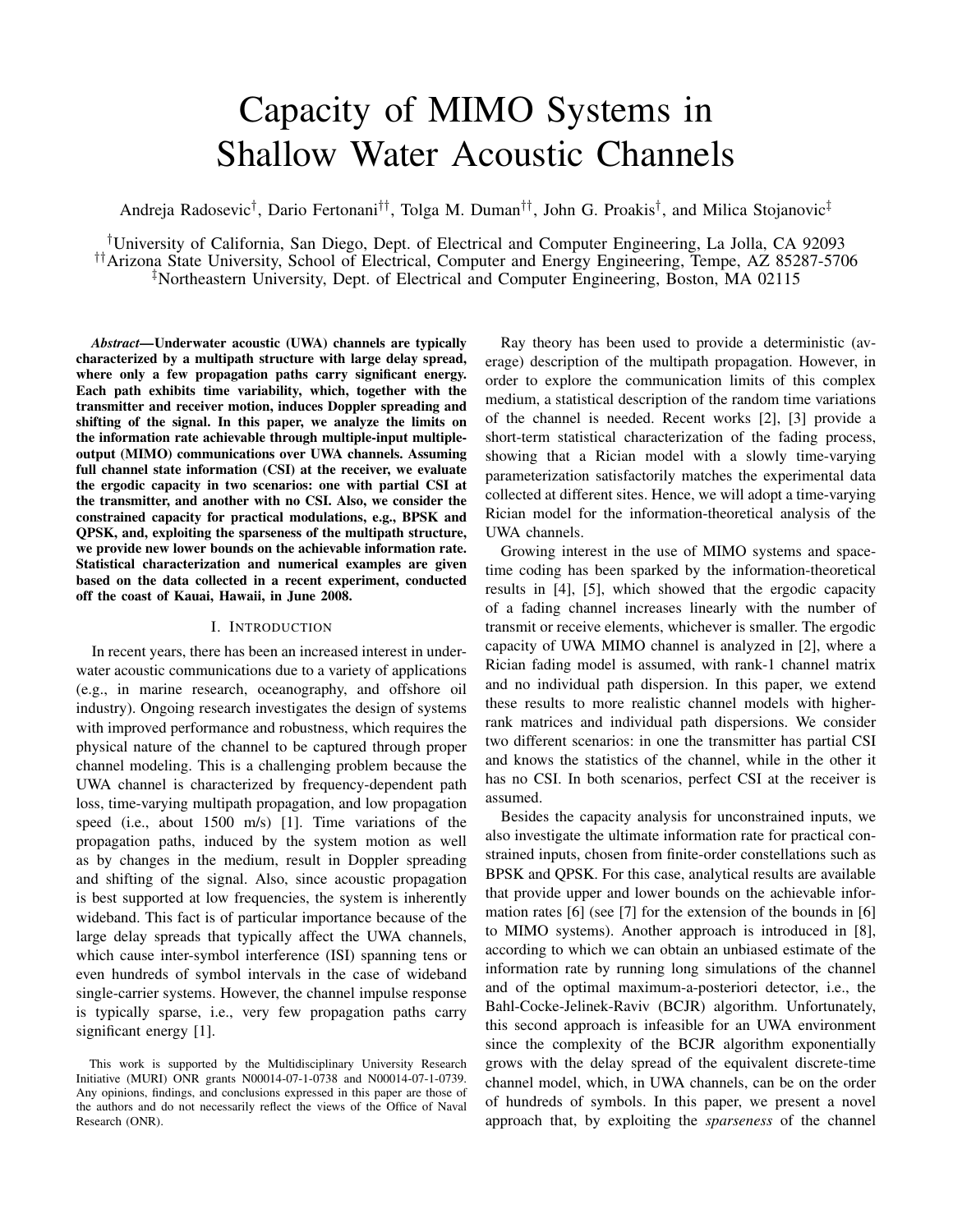impulse response, allows us to compute lower bounds on the achievable information rate that improve upon those in [7].

The paper is organized as follows. In Section II, we introduce the equivalent discrete-time channel model. In Section III, we provide a capacity analysis for UWA MIMO systems with unconstrained inputs. In Section IV, we consider constrained inputs, presenting new bounds on the information rate and comparing them with the existing ones. Finally, in Section V, we give concluding remarks.

## II. CHANNEL MODEL

Let us define a discrete-time equivalent baseband channel model for the MIMO system under consideration. Assuming a spatially correlated channel with  $N_t$  transmit and  $N_r$  receive elements, the channel matrix of size  $N_r \times N_t$  is given by

$$
\mathbf{H}[n,m] = \sum_{l=0}^{L} \mathbf{H}_l[m]\delta[n-l],\tag{1}
$$

where m is the time index, n denotes the delay, and  $H_l[m]$ is the *l*-th tap gain matrix at time  $m$ . More insights into the channel model are provided in Figure 1. We remark that typically very few channel taps contain energy as a consequence of the sparseness of the UWA channels.

Assuming a Rician model, we can write

$$
\mathbf{H}_{l}[m] = \sqrt{\frac{\Omega_{l}k_{l}}{k_{l}+1}}\bar{\mathbf{H}}_{l} + \sqrt{\frac{\Omega_{l}}{k_{l}+1}}\tilde{\mathbf{H}}_{l}[m],
$$
 (2)

where  $k_l$  and  $\Omega_l$  are the k-factor and the average power of the *l*-th tap, respectively, with  $\{\Omega_l\}$  representing the MIMO multipath delay profile of the channel, normalized according to the constraint  $\sum_l \Omega_l = 1$ . Moreover,  $\overline{\mathbf{H}}_l$  is a deterministic matrix (i.e., the mean-value matrix of the Rician process) whose Frobenius norm is normalized to  $\|\bar{\mathbf{H}}_l\|$ 2  $\sum_F^2 = N_t N_r$  for all values of l, while  $\tilde{H}_l$  contains the random channel components and can be written as

$$
\tilde{\mathbf{H}}_l = \mathbf{\Theta}_{R,l}^{1/2} \tilde{\mathbf{H}}_{\omega,l} \mathbf{\Theta}_{T,l}^{1/2} , \qquad (3)
$$

where  $\tilde{\mathbf{H}}_{\omega,l}$  is an  $N_r \times N_t$  matrix of independent zero-mean complex Gaussian random variables whose Frobenius norm is  $\|\tilde{\mathbf{H}}_{\omega,l}\|$ 2  $\sum_{F}^{\infty} = N_t N_r$  for all values of l, and  $\Theta_{R,l}$  and  $\Theta_{T,l}$ are the receive and the transmit correlation matrices of the lth tap. We assume that different taps are uncorrelated, i.e., the only correlation in the channel is among the elements of the *l*-th tap, which is defined by  $\Theta_{R,l}$  and  $\Theta_{T,l}$ . This assumption is justified for wideband acoustic systems in which the uniformly-spaced taps of the discrete-time model (1) can be associated with the *physical* propagation paths. We also assume that all the elements of the tap with index  $l$  have the same distribution, characterized by  $\Omega_l$  and  $k_l$ . According to (1), we denote by  $L$  the total extent of ISI in our channel model. We also denote by  $L'$  the number of significant ISI taps, i.e., those taps whose energy is above a pre-specified threshold — in our experimental environment we found  $L' \ll L$ . In the following analysis we assume that the channel is affected



Fig. 1. Pictorial example of a sparse MIMO channel, with focus on the impulse response  $h_l$  related to the transmit/receive pair  $(n_t, n_r)$ .

by additive white Gaussian noise (AWGN) modeled as an  $N_r \times 1$  circularly symmetric complex Gaussian vector with independent and identically distributed (i.i.d.) elements, with zero mean and variance 1/2 per complex component.

### III. ERGODIC CAPACITY

An underwater acoustic channel is characterized by frequency-selective fading and requires dealing with the memory in the channel as described in (1). Therefore, the analysis of the ergodic capacity is to be based on the observation of large input/output signal vectors. Following the treatment in [9], we will study the system under the assumption that the channel can be considered constant for M consecutive time indices, where the choice of the value of  $M$  is driven by the coherence time of the channel. Also, we will assume that the only constraint on the signal at the channel input is that the average transmission power cannot exceed P.

For each length- $M$  block, the problem of the capacity evaluation can be conveniently approached in the frequency domain, adopting the input-output relationship [9]

$$
\mathbb{Y} = \mathbb{H}\mathbb{X} + \mathbb{W} \,,\tag{4}
$$

where X is the  $MN_t \times 1$  space-time vector representing the input block, Y and W are  $MN_r \times 1$  space-time vectors representing the output block and the noise, respectively, and  $\mathbb{H}$  is the  $MN_r \times MN_t$  block-diagonal channel matrix induced by (1). In practice, as discussed in [9], a Rician frequencyselective MIMO channel can be represented in the frequency domain as a set of  $M$  parallel independent MIMO channels, with different channel gains given by [9]

$$
\mathbf{G}_i = \sum_{l=0}^{L} \mathbf{H}_l e^{-j2\pi l(i/M)},\tag{5}
$$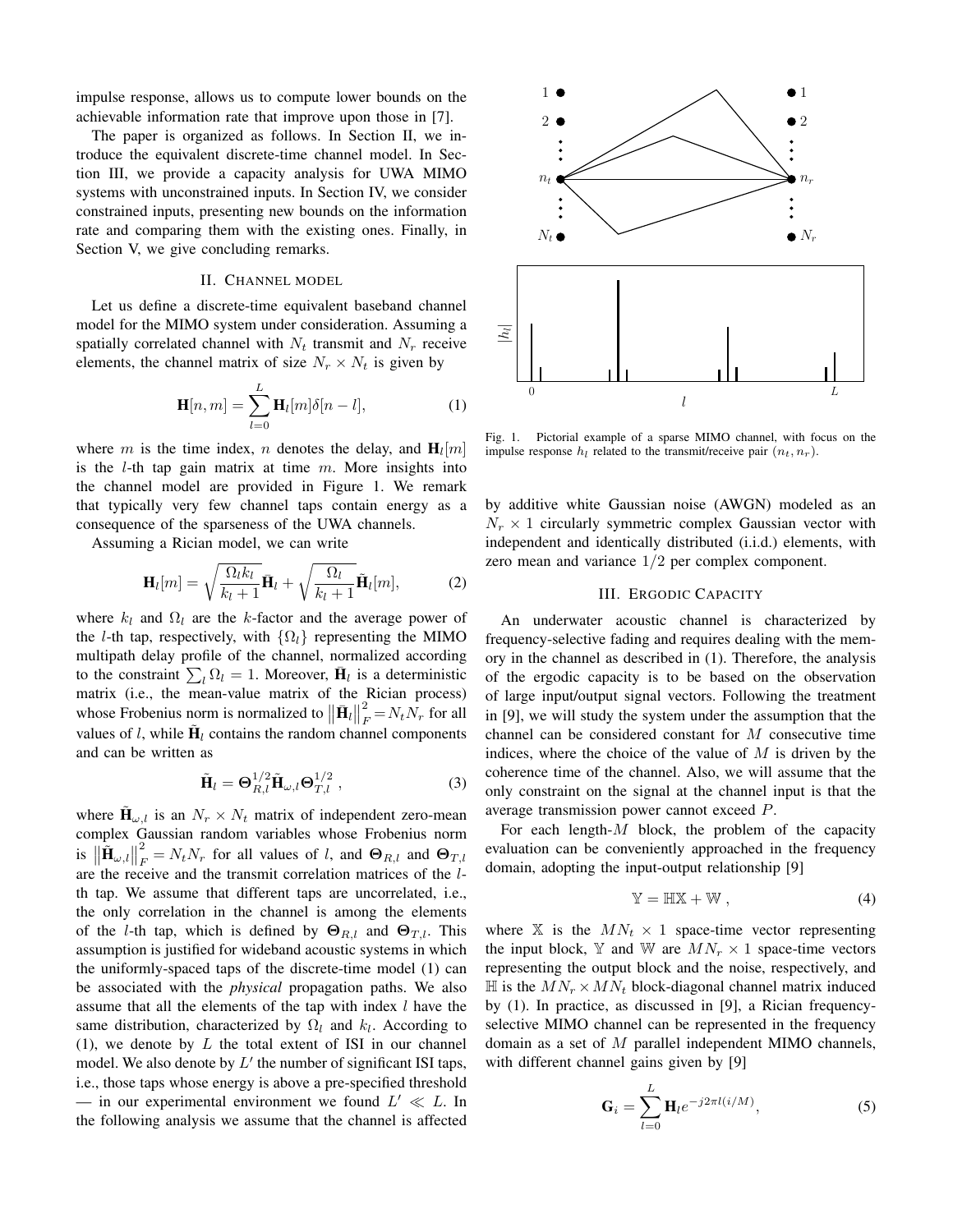

Fig. 2. Ergodic capacity of a  $2 \times 2$  system for uniform-like eigenvalue distribution of the matrices of the channel mean values.

where  $i$  specifies the frequency bin. We recall that we are studying the channel over  $M$  units of time in which it does not change, so that the dependence of  $H_l$  on the time index can be omitted in (5). The ergodic capacity of the system is equal to the sum of the jointly-maximized information rates for each of the  $M$  sub-bands, so that the spectral efficiency yields  $\sum^{M-1}$ 

where

$$
I_i = \log_2 \left|\mathbf{I}_{N_r} + \mathbf{G}_i \mathbf{R}_{xx}[i] \mathbf{G}_i^H\right|
$$

 $i=0$  $I_i$ )

 $(6)$ 

E  $\int_1$ M

is the information rate for the *i*-th sub-channel, and  $\mathbf{R}_{xx}[i] =$  $E\{\mathbf{x}_i \mathbf{x}_i^H\}$  is the covariance matrix of the  $N_t \times 1$  complex Gaussian vector  $x_i$  at the input of the *i*-th sub-channel. If we assume, for simplicity, that  $\Theta_{R,l}$  and  $\Theta_{T,l}$  are identity matrices, the columns of the matrix  $G_i$  become uncorrelated with different mean values  $\bar{G}_i$ , due to the presence of the fullrank matrix of the mean values  $\overline{H}_l$ . This assumption on the channel matrices implies that the distribution of  $I_i$  depends on  $i$ , unlike for the case of Rayleigh fading [10], where all frequency bins show the same statistical description.

If no CSI is available at the transmitter side, for all subchannels we have the identity matrix as the optimal solution for the covariance matrix, corresponding to the optimal signaling strategy in Rayleigh fading [4]. In the case of partial CSI (i.e., the channel statistics are known, but not the specific realizations), there is no closed-form solution for the ideal transmission strategy. The optimal solution for all flatfading sub-bands is provided in [11] using a semi-analytical approach where the eigenvectors of the optimal covariance matrix are identical to the eigenvectors of  $\overline{G}_i \overline{G}_i^H$  and the optimal eigenvalues are computed based on the iterative power allocation algorithm. Even though this strategy is not the water-filling solution corresponding to the complete CSI at



Fig. 3. Ergodic capacity of a  $2 \times 2$  system for non-uniform-like eigenvalue distribution of the matrices of the channel mean values.

the transmitter, it is similar. In fact, the eigenvector structure indicates that the transmission strategy attempts to decorrelate the channel output, at least on average. This solution, due to the non-orthogonality of the parallel channels after eigenvector decorrelation, cannot avoid part of the power transmitted on each eigenvector spilling as interference onto other channels (which is a consequence of not having full CSI). Beside this semi-analytical optimal solution, we consider a sub-optimal heuristic solution previously discussed in [2] in the UWA context, and originally proposed in [12]. For the full-rank matrix of the channel mean values in (1), the covariance matrix for the  $i$ -th sub-band is given by

$$
\mathbf{R}_{xx}[i] = \frac{P}{MN_t(1+k[i])}(\mathbf{I}_{N_t} + k[i]\mathbf{\Psi}_{N_t}[i]),\tag{7}
$$

where  $k[i]$  is the Rician k-factor for the *i*-th sub-band, and  $\Psi_{N_t}[i]$  is the  $N_t \times N_t$  matrix that provides exact water-filling solution in the case of deterministic channel with AWGN when  $k[i] \rightarrow \infty$ . The rationale behind this idea is to exploit the knowledge of the Rician  $k$ -factor by linearly combining the optimal solutions for the covariance matrix in two limiting scenarios: Rayleigh fading and deterministic channel [2].

In Fig. 2 and Fig. 3 we illustrate the ergodic capacities for two different  $2 \times 2$  MIMO systems. The channel parameters have been set according to the data collected in the Kauai Acomms MURI 2008 (KAM08) experiment, which was conducted in shallow water off the western coast of Kauai, Hawaii, in June 2008. In both cases, the channel has  $L = 52$ ISI taps,  $L' = 3$  of which are significant, with  $\Omega_0 = 0.25$ ,  $\Omega_{21} = 0.5, \ \Omega_{34} = 0.15 \ \text{and} \ \Omega_{52} = 0.1 \ - \text{we recall}$ that the tap with index 0 is not considered an ISI tap. The values of  $k_l$  are all equal to 10, and the correlation between different transmit/receive pairs is neglected ( $\mathbf{\Theta}_{R,l} = \mathbf{I}_{N_r}$  and  $\mathbf{\Theta}_{T,l} = \mathbf{I}_{N_t}$ ). The results of Fig. 2 refer to a channel where all  $\overline{H}_{l}$ 's in (2) are different full-rank matrices. In this case the eigenvalue distribution of the matrix of the channel mean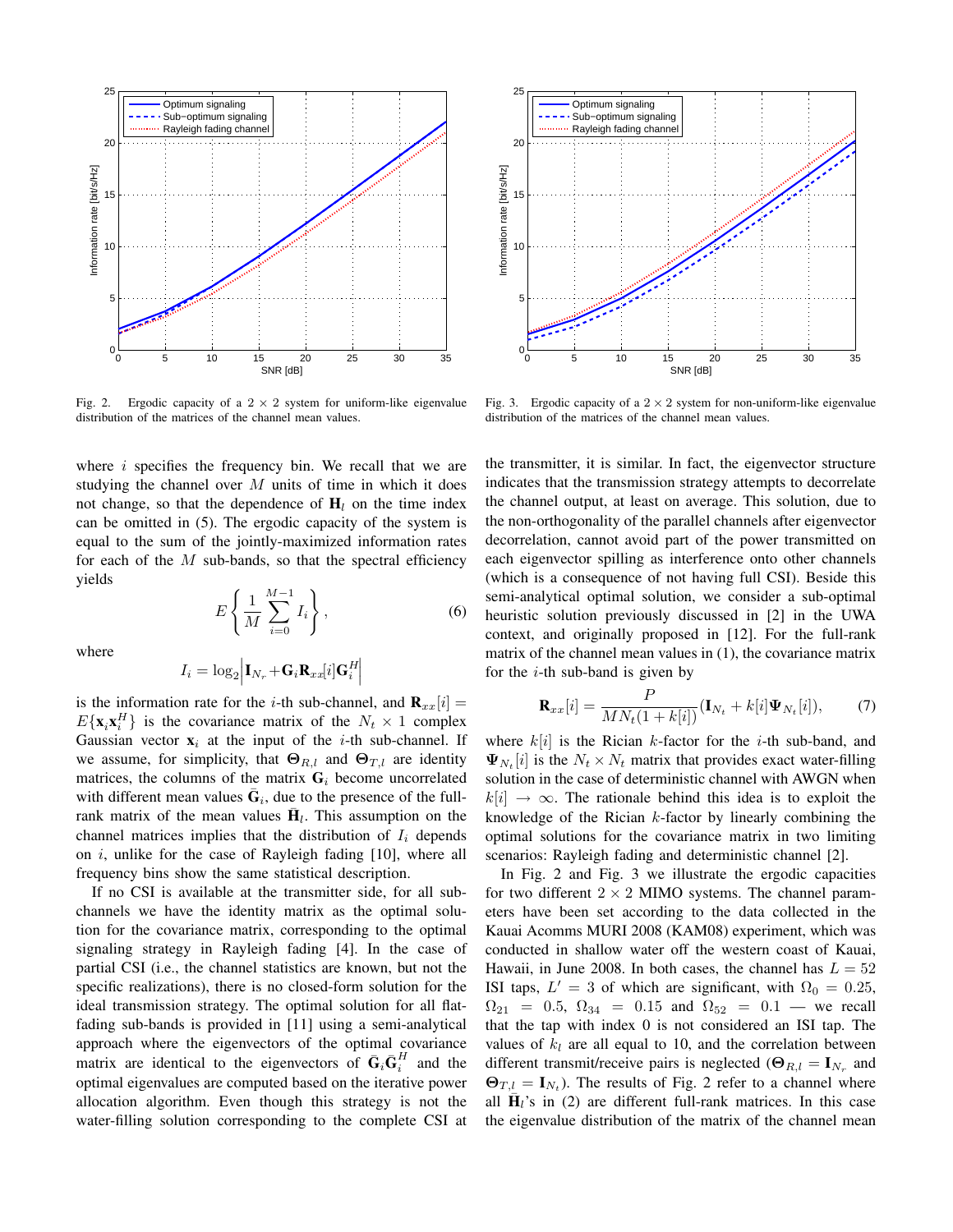values for each sub-band tends to a uniform distribution. We note that the channel capacity is slightly greater than the capacity of the Rayleigh fading channel which is presented as a reference. Despite the sub-optimality of the heuristic solution, we observe a degradation in its performance with respect to the optimal one only at low SNR. Even though it is a sub-optimal solution, due to the low complexity of implementation, it seems to be a convenient choice for system design. The results of Fig. 3 refer to a channel where we assume that all fullrank matrices of the channel mean values are identical, which will result in non-uniform eigenvalue distribution unlike in the previous scenario. Clearly, the channel capacity is degraded in comparison with the results presented in Fig. 2. We also note that the sub-optimal solution causes a more significant degradation than in the former case, which suggests that the heuristic solution is more effective when the eigenvalue distribution of the matrix of the channel mean values tends to a uniform distribution.

# IV. INFORMATION RATE FOR STANDARD MODULATIONS

The ergodic capacity investigated in the previous section gives the performance limit of the system according to the Shannon's definition, which relies on the concept of infinitelylong codewords and allows the use of arbitrary input alphabets [13]. However, in any practical communication system, the codewords adopted to protect the information are of finite length and the input alphabet is a finite-order constellation such as BPSK, QPSK, or QAM. In this section, we investigate the performance limit of the system under the practical constraints of finite-length codewords and independent and uniformly distributed (i.u.d.) inputs, drawn from finite-order modulation alphabets. Specifically, our analysis is carried out under the assumption of *quasi-static channel*, according to which the codeword length is much lower than the coherence time of the channel, so that each transmitted codeword sees a time-invariant channel. Hence, the problem reduces to characterizing the constrained capacity (also known as *information rate*) of time-invariant frequency-selective MIMO systems with finite-order modulation alphabets. Clearly, because of the time evolution, different codewords may see different channel realizations, each supporting a different information rate. The aim of this work is to characterize the information rate supported by a specific realization of the MIMO channel, and not to give a statistical characterization of the system in terms of *outage capacity* [13], i.e., evaluate the fraction of time that a given information rate is supported by the time-varying channel.

The information rate supported by a time-invariant MIMO channel can be expressed as [13]

$$
I(X;Y) = \lim_{N \to \infty} \frac{I(X_1, X_2, \dots, X_N; Y_1, Y_2, \dots, Y_N)}{N}, \quad (8)
$$

where, for each time index n,  $X_n$  is the  $N_t \times 1$  channel input vector and  $Y_n$  is the  $N_r \times 1$  channel output vector. Currently, no single-letter expression of the information rate in (8) is available [7], [8]. In principle, we can obtain an estimate of the information rate as accurately as desired by means of the simulation-based algorithm described in [8]. This approach requires the simulation of a full-complexity BCJR receiver that processes a trellis with  $|X|^{N_tL}$  states, where  $|X|$  is the cardinality of the modulation alphabet. For example, in a  $2 \times N_r$  system adopting QPSK over a channel with memory  $L = 3$ , the number of states is  $4^{2 \cdot 3} = 4096$ . Unfortunately UWA channels are often characterized by large values of  $L$ , which makes the adoption of the simulationbased algorithm infeasible — the data collected in the KAM08 experiment show values of  $L$  on the order of 50 symbols. Hence, to the best of our knowledge, the only tools for the characterization of the information rate of UWA channels with large memory are the analytical bounds presented in [7], which are the extension of the bounds proposed in [6] to MIMO channels. Specifically, the author of [7] introduced a provable upper bound (UB) on the achievable information rate, together with a provable lower bound (LB) and a conjectured LB. Such bounds are shown in Fig. 4 for two different realizations of the UWA channel with memory  $L = 52$  already considered in Fig. 2 and Fig. 3. Note that, in both cases, the gap between the upper and lower bounds is significant, which does not allow us to satisfactorily characterize the information rate of interest. In the following, we introduce two new lower bounds that are much tighter than the existing ones.

Let us consider an arbitrary MIMO receiver that, processing the received samples  ${Y_n}$ , produces the decisions  ${Z_n}$ . For example, in the case of hard-output detection,  $Z_n$  is the estimate of the symbol  $X_n$  transmitted at time n, and thus belongs to the signaling constellation. In general, we can consider soft-output detection, in which case  $Z_n$  does not necessarily belong to the signaling constellation. In both cases, the data-processing inequality [13] guarantees that the information rate

$$
I(X;Z) = \lim_{N \to \infty} \frac{I(X_1, X_2, \dots, X_N; Z_1, Z_2, \dots, Z_N)}{N}
$$
(9)

is lower than  $I(X; Y)$ . The mutual information in (9) still involves infinite-length sequences, which makes it impractical to compute when the channel and the receiver have memory. On the other hand, the chain rule for the mutual information [13] guarantees that  $I(X; Z)$  is lower bounded by

$$
I_{\text{LB}} = I(X_n; Z_n) \tag{10}
$$

for each value of the time index  $n$  at which the system is not affected by border effects due to the channel variations. Note that the evaluation of  $I_{LB}$  requires computing the mutual information between elements of the sequences, and not between the whole sequences as in (9). Hence, we can evaluate  $I_{LB}$ first by collecting the joint statistics of  $X_n$  and  $Z_n$  through long simulations of the channel and the receiver, and then by numerically computing the mutual information  $I(X_n; Z_n)$ .

The specific receiver adopted for the computation of the lower bound in (10) does not affect its validity, but does